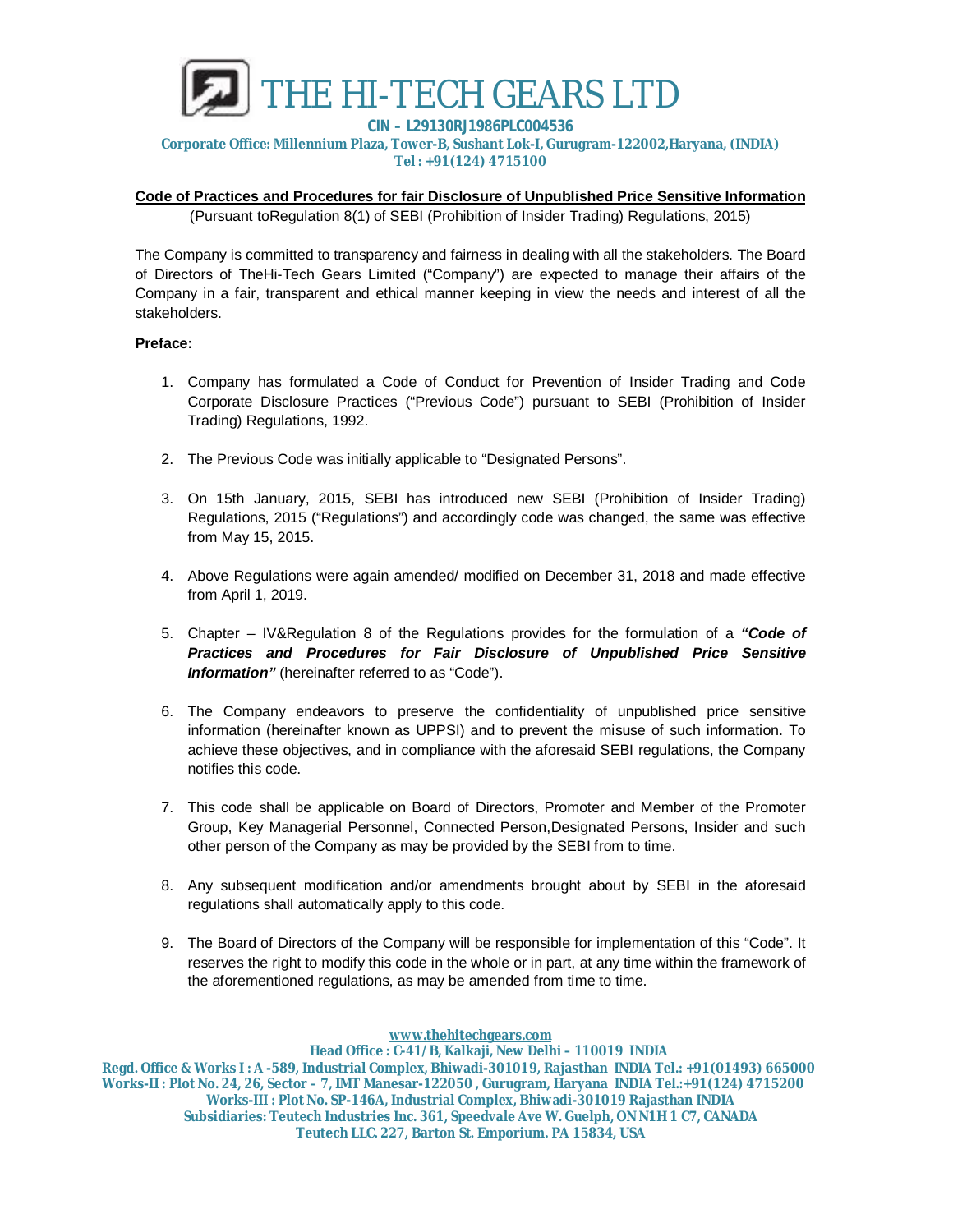**Principles of Fair Disclosure for purposes of Code of Practices and Procedures for FairDisclosure of Unpublished Price Sensitive Information:**

- 1. There shall be prompt public disclosure of unpublished price sensitive information that would impact price discovery no sooner than credible and concrete information comes into being in order tomake such information generally available.
- 2. The Uniform and universal dissemination of unpublished price sensitive unpublished pricesensitive information to avoid selective disclosure, shall be ensured.
- 3. The Compliance Officer of the Company shall act as a Chief Investor Relations Officer to deal withdissemination of information and disclosure of unpublished price sensitive information.
- 4. There shall be prompt dissemination of unpublished price sensitive information that gets disclosedselectively, inadvertently or otherwise. It shall be ensured that such information is made generally available.
- 5. The Board of Directors shall ensure that appropriate and fair response shall be provided to queries on news reports and requests for verification ofmarketrumours by regulatory authorities.
- 6. The Board of Directors shall ensure that information shared with analysts and research personnel is not unpublishedprice sensitive information.
- 7. The Board of Directors shall develop best practices to make transcripts or records of proceedings of meetings withanalysts and other investor relations conferences on the official website to ensure officialconfirmation and documentation of disclosures made.
- 8. The Board shall ensure the handling of all unpublished price sensitive information on a need-toknow basis.
- 9. The Board shall ensure that UPPSI be not accessed/available except where such communication is in furtherance of legitimate purposes, performance of duties or discharge of legal obligations etc.

"Determination of Legitimate Purpose" in terms of Regulation 3(2A) of the Regulations:

- i. For the purpose of, and in terms of, Regulation 3(2A) of the Regulations, the term **'Legitimate Purpose'** shall include sharing of any unpublished price sensitive information in the ordinary course of business by an insider with any partner, collaborator, lenders, customers, suppliers, merchant bankers, legal advisors, auditors, insolvency professionals or other advisors or consultants of the Company provided that such sharing has not been carried out to evade or circumvent the prohibitions of Regulations.
- ii. Any person in receipt of unpublished price sensitive information pursuant to a "legitimate purpose" shall be considered an "insider" for purposes of Regulations and due notice shall be given to such persons to maintain confidentiality of such unpublished price sensitive information in compliance with such Regulations
- 10. Policy and Procedures for inquiry in case of leak of UPPSI, and/or suspected leak of UPPSI in terms of Regulation 9A(5) of the Regulations:
	- i. The Company shall ensure that all UPPSI are dealt with confidentiality and adequate measures are taken to ensure no UPSI is leaked out to anyone otherwise than for any legitimate purpose, until and unless it is published and made public.

For the purpose of leak of UPPSIit, shall refer to such act, event, deed or circumstance under which, an UPPSI is shared, communicated, transmitted, made available or made